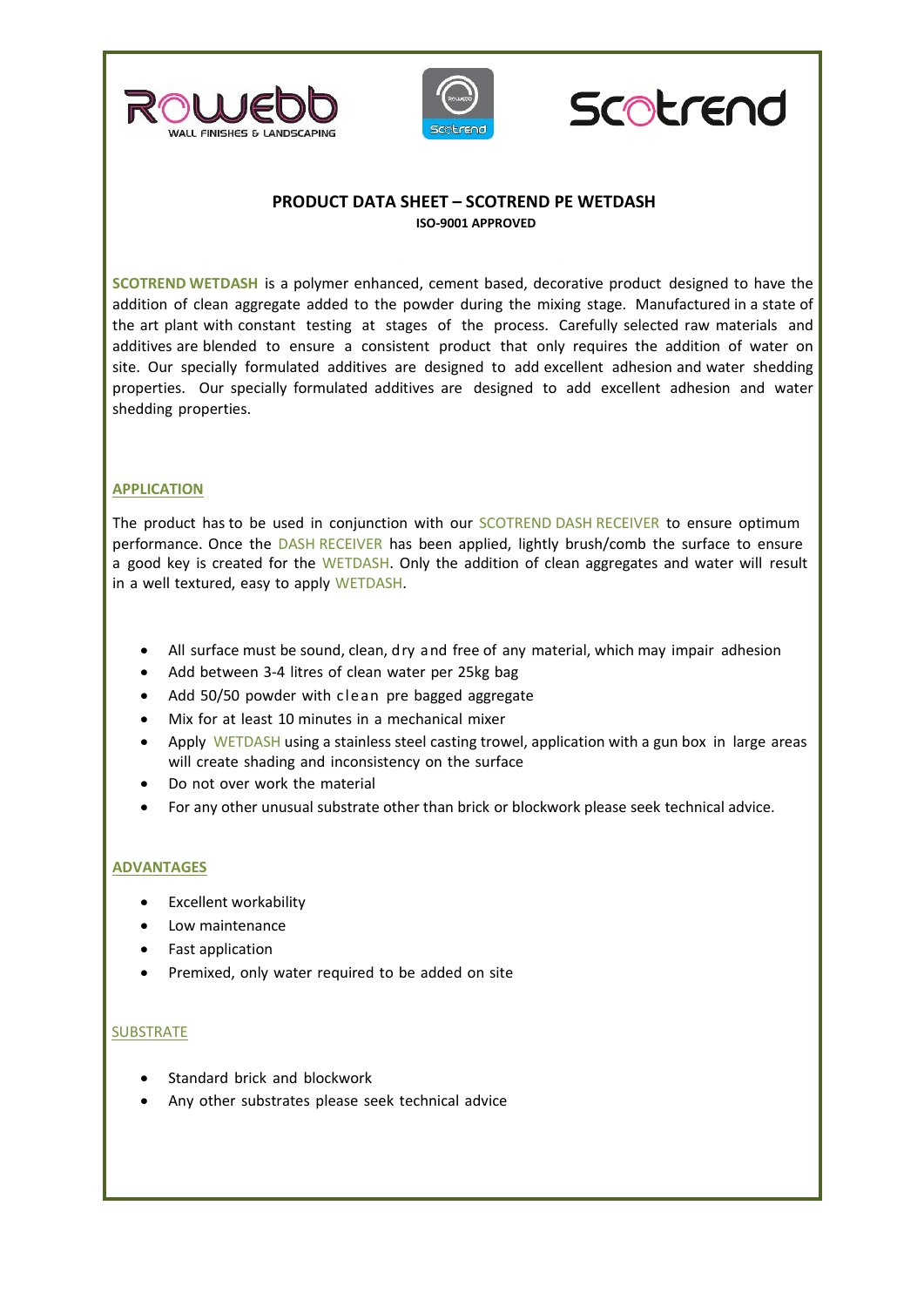# **COVERAGE**

A bag will cover approx. 3sqm at 8mm thick

Guideline only – These figures are approximate and take no account of waste

## **CURING**

The product must be protected from rain, mist or cold during the early curing period, or drying may be excessively prolonged.

Polythene sheeting is recommended during the curing process. Ensure to hang clear of the face of the wall in such a way that is does not form a tunnel through which the wind could increase evaporation of water from the render. The polythene must not be in intermittent contact with the surface of the product, as this will affect the appearance.

## **COLOUR**

Using proper protection and avoiding application in adverse weather conditions may reduce the occurrence of lime bloom. The effect is less noticeable on white or paler colours.

# **ON SITE**

Please ensure on-site working practices conform to BS EN 13914-1

When stored unopened in a dry place at temperature above 5°C, shelf life is 12months from date of manufacture.

The products are delivered in 25kg bags.

Store in a dry area.

## **SAMPLES**

- Tile and petri disc samples are available on request.
- A site sample is recommended at the beginning of each project. This will ensure the specifiers/clients are satisfied with the colour and finish

All information given on this technical data sheet is for general guidance only. We reserve the right to change specifications without prior notice.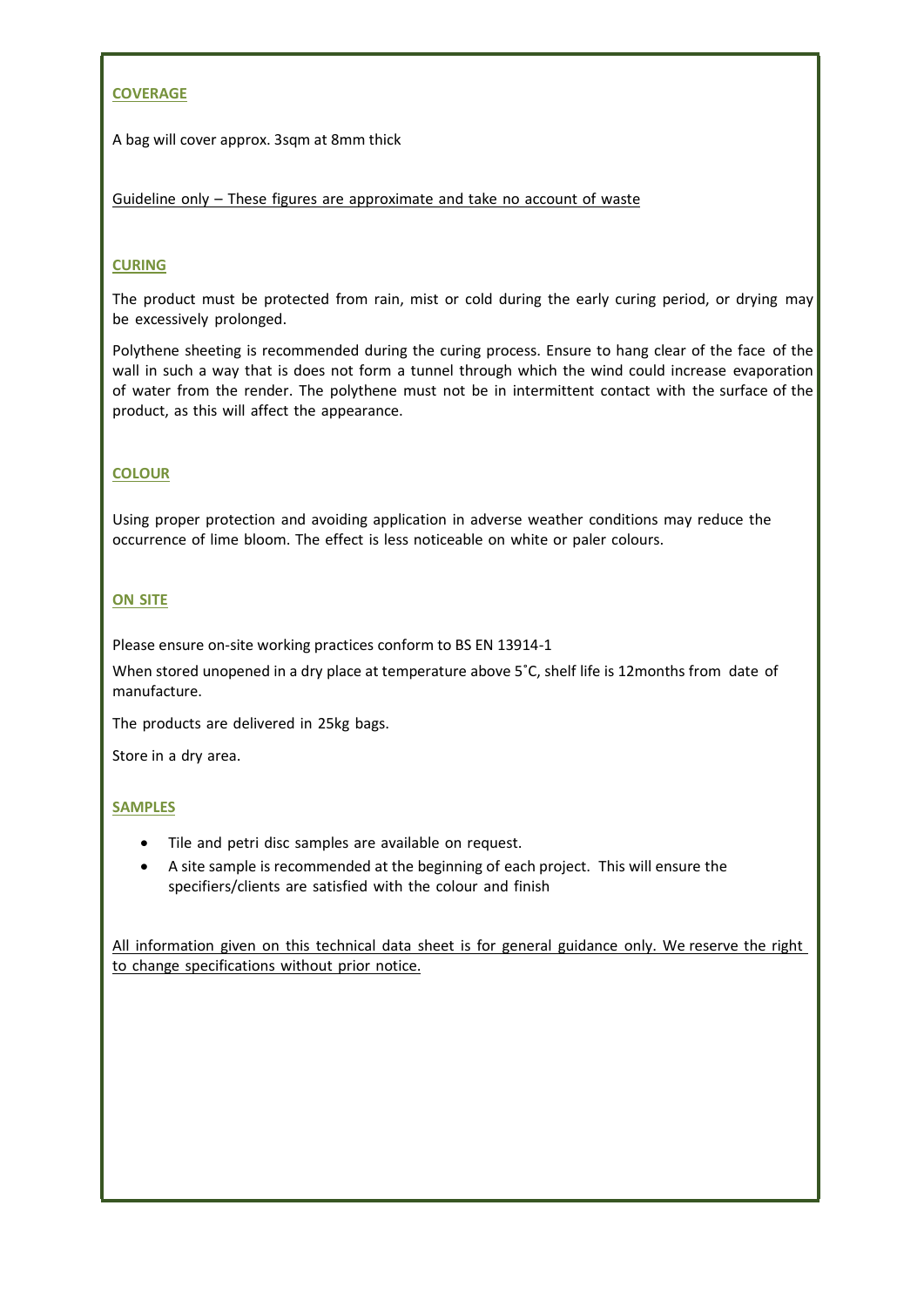## **COMPOSITION**

Physical and Chemical Characteristics;

- 1. A render is composed of:
- (a) **Cementitious material** this may be **Portland cement** to **BS EN 197–1.**
- (b) **Fine aggregates** to **BS EN 13139.**
- (c) **Admixtures** to **BS EN 934‐3.**
- 2. Pigment may be added. Pigments conform to **BS EN 12878**.
- 3. All materials supplied have all the ingredients incorporated in the mix. Only clean water is added

#### **Main Hazards**

Contact with wet cement mixes or lime mortars can cause skin disease.

- **Irritant contact dermatitis** is caused by the combination of the wetness, alkalinity and abrasiveness of the cement/lime mixture.
- **Allergic contact dermatitis** is mainly caused by individual sensitivity to chromium compounds that may occur in cement/lime.
- **Cement/Lime burns** a form of skin ulceration, may result from contact with freshly mixed material.

#### **Precautions**

Direct skin contact should be avoided. It is also important not to sit or kneel on material in its fresh or plastic state as harmful contact can occur through saturated clothing.

#### **Protective Clothing**

Protective clothing should be worn, particularly on: Arms, Hands and Legs. Impervious footwear should be worn to protect the feet. Barrier cream can be applied to the face to provide protection.

#### **Transportation and waste disposal**

Render is not subject to hazardous substance conveyance regulations and vehicle labelling is not required. In the event of spillage entry into watercourses should be avoided.

#### **Storage**

The hardening of a mortar, render, or screed can be considerably delayed extending the period during which the precautions given above should continue to be taken and in which access by unauthorised persons, especially children, should be prevented.

#### **Emergency Action**

Where skin contact occurs, either directly or through unsaturated clothing, render must be washed off without delay. Where eye contact occurs, the area must be immediately and thoroughly irrigated with water. In all cases of doubt, or where symptoms persist, medical advice should be obtained.